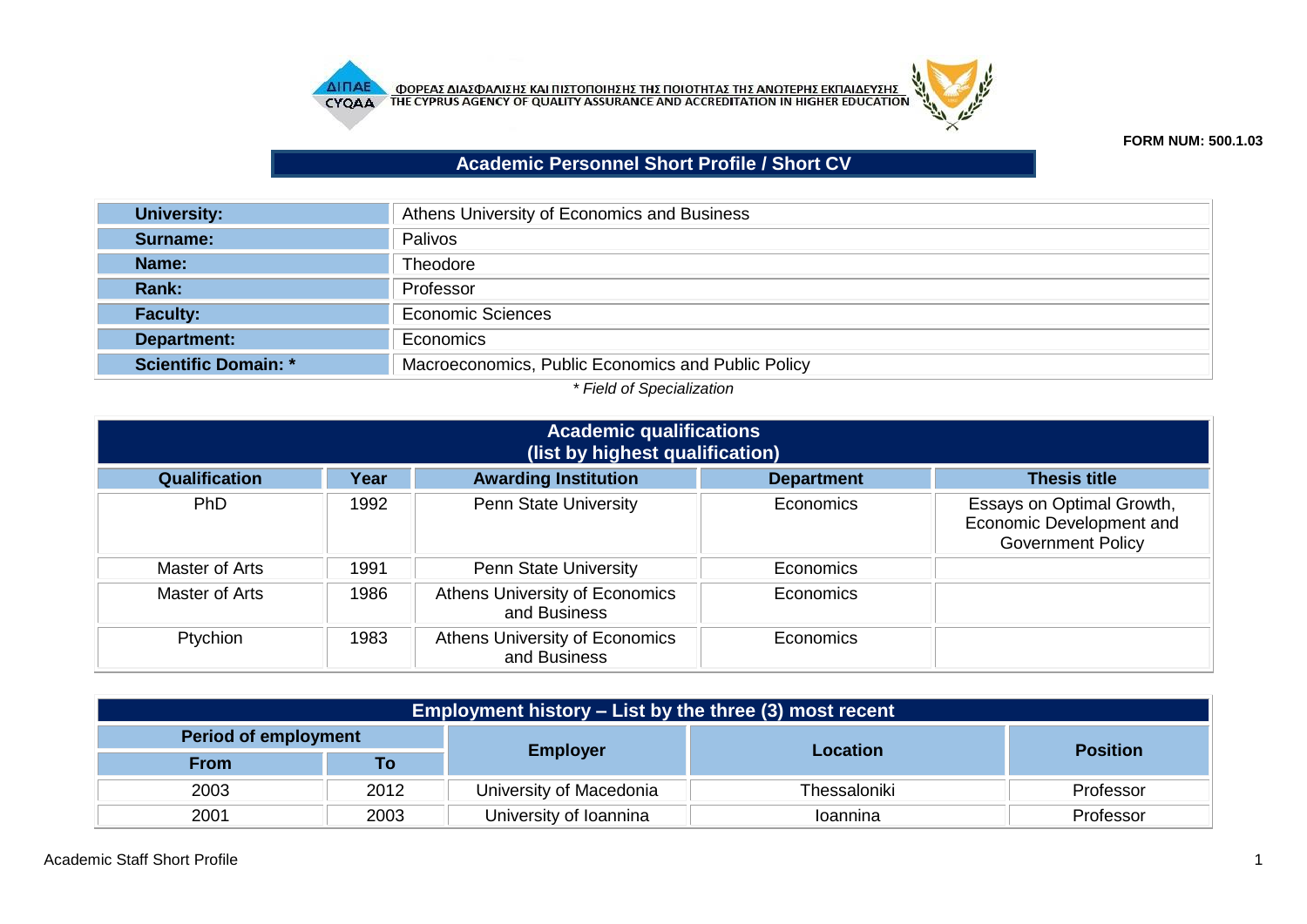| 1992 | 2003 | Louisiana State University | Baton Rouge, US | – Assistant and Associate |
|------|------|----------------------------|-----------------|---------------------------|
|      |      |                            |                 | Professor                 |

|                    | Key refereed journal papers, monographs, books, conference publications etc. List the five (5) more recent and other<br>five (5) selected - (max total 10) |                                                                                                                                        |                                         |                                                               |      |              |  |
|--------------------|------------------------------------------------------------------------------------------------------------------------------------------------------------|----------------------------------------------------------------------------------------------------------------------------------------|-----------------------------------------|---------------------------------------------------------------|------|--------------|--|
| <b>Ref. Number</b> | Year                                                                                                                                                       | <b>Title</b>                                                                                                                           | <b>Other authors</b>                    | <b>Journal and</b><br><b>Publisher /</b><br><b>Conference</b> | Vol. | <b>Pages</b> |  |
| 1                  | 2017                                                                                                                                                       | Immigration, Skill<br>Heterogeneity and<br><b>Qualification Mismatch</b>                                                               | Xiangbo Liu, Xiaomeng<br>Zhang          | Economic Inquiry                                              | 55   | 1231-1264    |  |
| $\overline{2}$     | 2017                                                                                                                                                       | Pollution Abatement as a<br>Source of Stabilization and<br>Long-Run Growth                                                             | <b>Dimitrios Varvarigos</b>             | Macroeconomic<br><b>Dynamics</b>                              | 21   | 644-676      |  |
| 3                  | 2016                                                                                                                                                       | Corruption, Tax Evasion and<br><b>Social Values</b>                                                                                    | Anastasia Litina                        | Journal of Economic<br><b>Behavior</b> and<br>Organization    | 124  | 164-177      |  |
| $\overline{4}$     | 2014                                                                                                                                                       | The Crisis in the Euro Area:<br>An Analytic Overview                                                                                   | Heather D. Gibson,<br>George S. Tavlas, | Journal of<br>Macroeconomics,                                 | 39   | 233-239      |  |
| 5                  | 2014                                                                                                                                                       | A Search-Equilibrium<br>Approach to the Effects of<br>Immigration on Labor Market<br><b>Outcomes</b>                                   | Andri Chassamboulli                     | International<br><b>Economic Review</b>                       | 55   | 111-129      |  |
| 6                  | 2013                                                                                                                                                       | Intergenerational<br>Complementarities in<br>Education, Endogenous<br>Public Policy, and the Relation<br>between Volatility and Growth | <b>Dimitrios Varvarigos</b>             | Journal of Public<br><b>Economic Theory</b>                   | 15   | 249-272.     |  |
| $\overline{7}$     | 2006                                                                                                                                                       | <b>Optimal Intervention Policies</b><br>for a Small Monetary<br>Economy                                                                | Chong K. Yip                            | Journal of<br>Economics,                                      | 88   | 69-85        |  |
| 8                  | 1996                                                                                                                                                       | Fertility, Growth and the<br>Financing of Public Education<br>and Health                                                               | <b>Carol Scotese</b>                    | Journal of Population<br>Economics,                           | 9    | 415-428.     |  |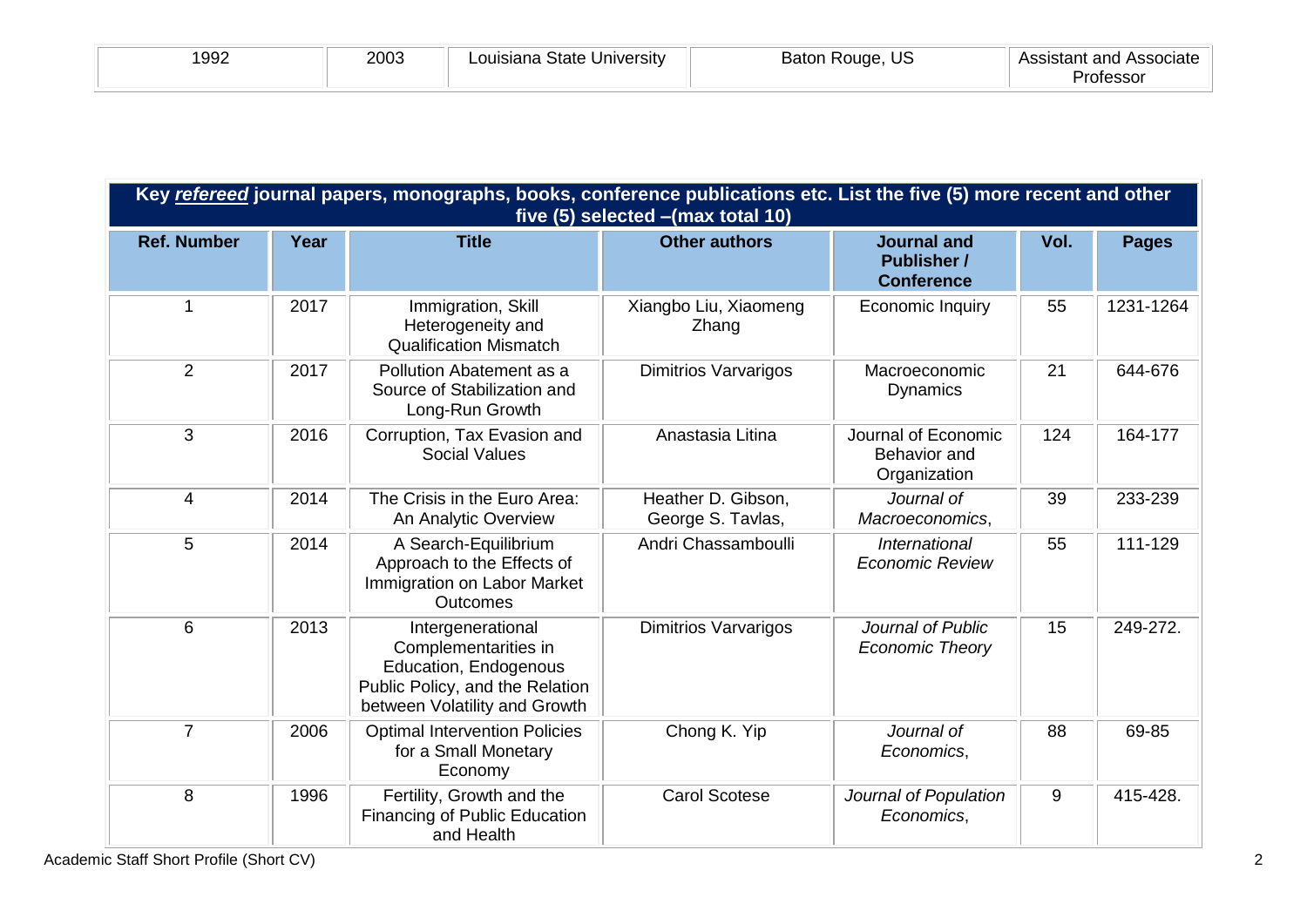|    | 1995 | R&D in a Model of Search and<br>Growth | Derek Laing, Ping Wang | American Economic<br>Review                 | 85 | 291-295 |
|----|------|----------------------------------------|------------------------|---------------------------------------------|----|---------|
| 10 | 1995 | Learning, Matching, and<br>Growth      | Derek Laing, Ping Wang | <b>Review of Economic</b><br><b>Studies</b> | 62 | 115-129 |

|                    | Exhibitions (where applicable). List the five (5) more recent and other five (5) selected.<br>(max total 10) |              |                              |           |                           |  |
|--------------------|--------------------------------------------------------------------------------------------------------------|--------------|------------------------------|-----------|---------------------------|--|
| <b>Ref. Number</b> | <b>Date</b>                                                                                                  | <b>Topic</b> | <b>International / Local</b> | Location* | <b>Role in Exhibition</b> |  |
|                    |                                                                                                              |              |                              |           |                           |  |
| 2                  |                                                                                                              |              |                              |           |                           |  |
| 3                  |                                                                                                              |              |                              |           |                           |  |
| 4                  |                                                                                                              |              |                              |           |                           |  |
| 5                  |                                                                                                              |              |                              |           |                           |  |
| 6                  |                                                                                                              |              |                              |           |                           |  |
|                    |                                                                                                              |              |                              |           |                           |  |
| 8                  |                                                                                                              |              |                              |           |                           |  |
| 9                  |                                                                                                              |              |                              |           |                           |  |
| 10                 |                                                                                                              |              |                              |           |                           |  |

\**Specify venue, geographic location etc*

| Research Projects. List the five (5) more recent and other five (5) selected<br>(max total 10) |             |                                                                                   |                       |                        |  |
|------------------------------------------------------------------------------------------------|-------------|-----------------------------------------------------------------------------------|-----------------------|------------------------|--|
| <b>Ref. Number</b>                                                                             | <b>Date</b> | <b>Title</b>                                                                      | <b>Funded by</b>      | <b>Project Role*</b>   |  |
|                                                                                                | 2013        | Corruption and Tax Evasion: Reflections<br>on Greek Tragedy                       | <b>Bank of Greece</b> | Scientific Coordinator |  |
|                                                                                                | 2012        | The Impact of Immigration on the<br><b>Employment and Wages of Native Workers</b> | <b>Bank of Greece</b> | Scientific Coordinator |  |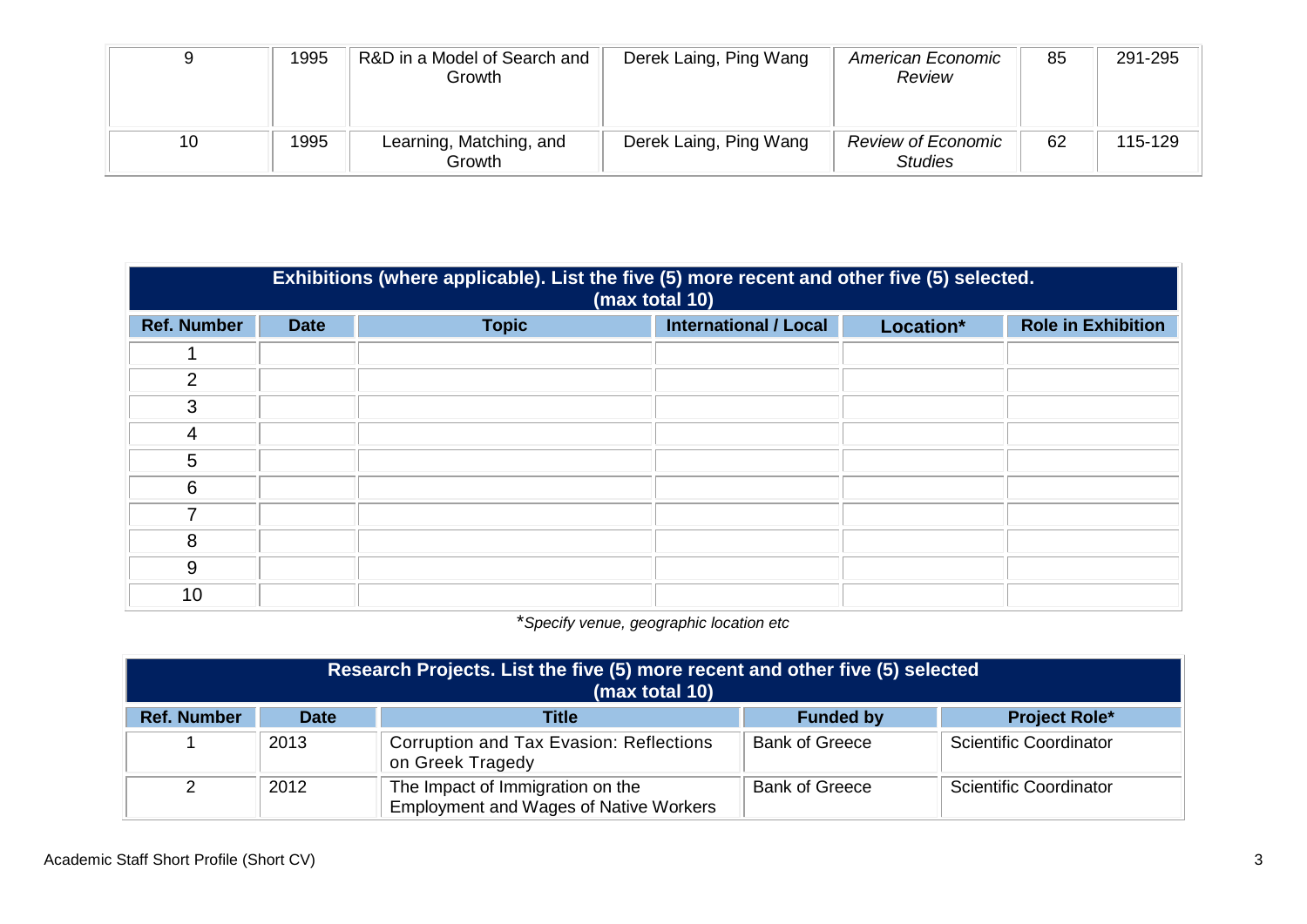| 3              | 2010      | Corruption and Tax Evasion in Economies<br>with Private and Public Education                     | John S. Latsis Public<br><b>Benefit Foundation</b>                                                                                                      | <b>Scientific Coordinator</b> |
|----------------|-----------|--------------------------------------------------------------------------------------------------|---------------------------------------------------------------------------------------------------------------------------------------------------------|-------------------------------|
| 4              | 2009      | Corruption, Tax Evasion and Trust                                                                | Research Committee,<br>University of<br>Macedonia                                                                                                       | <b>Scientific Coordinator</b> |
| 5              | 2004-2006 | The Role of the Elasticity of Substitution in<br>the Process of Economic Development,"           | Ministry of Education,<br>European Union<br>Program Pythagoras,                                                                                         | <b>Scientific Coordinator</b> |
| 6              | 2004-2005 | Investigating the Relationship between Social<br>Protection and Unemployment.                    | Employment<br>Observatory Research<br>Informatics,<br>S.A.,<br>National Employment<br>Agency, Greek Ministry<br>of Employment and<br>Social Protection, | <b>Research Team Member</b>   |
| $\overline{7}$ | 1996      | Economic Growth with Unemployment and<br>Wage Inequality: The Role of Market<br><b>Frictions</b> | <b>European Community</b>                                                                                                                               | <b>Scientific Coordinator</b> |
| 8              | 1996      | Human Capital Vintages, Job Matching and<br>Unemployment                                         | <b>The</b><br><b>Netherlands</b><br>Organization for the<br>Advancement<br>0f<br>Research                                                               | <b>Scientific Coordinator</b> |
| 9              | 1995      | Gains from Trade for a Monetary Economy<br>Once Again                                            | <b>LSU Council on</b><br>Research                                                                                                                       | <b>Scientific Coordinator</b> |
| 10             | 1993      | Government Expenditure Financing in an<br><b>Endogenous Growth Model,"</b>                       | LSU College of<br><b>Business</b><br>Administration                                                                                                     | <b>Scientific Coordinator</b> |

*\*Project Role: i.e. Scientific/Project Coordinator, Research Team Member, Researcher, Assistant Researcher, other*

| Consulting Services and/or Participation in Councils / Boards/ Editorial Committees.<br>List the five (5) more recent      |  |  |  |  |
|----------------------------------------------------------------------------------------------------------------------------|--|--|--|--|
| <b>Period</b><br><b>Ref. Number</b><br><b>Organization</b><br><b>Key Activities</b><br><b>Title of Position or Service</b> |  |  |  |  |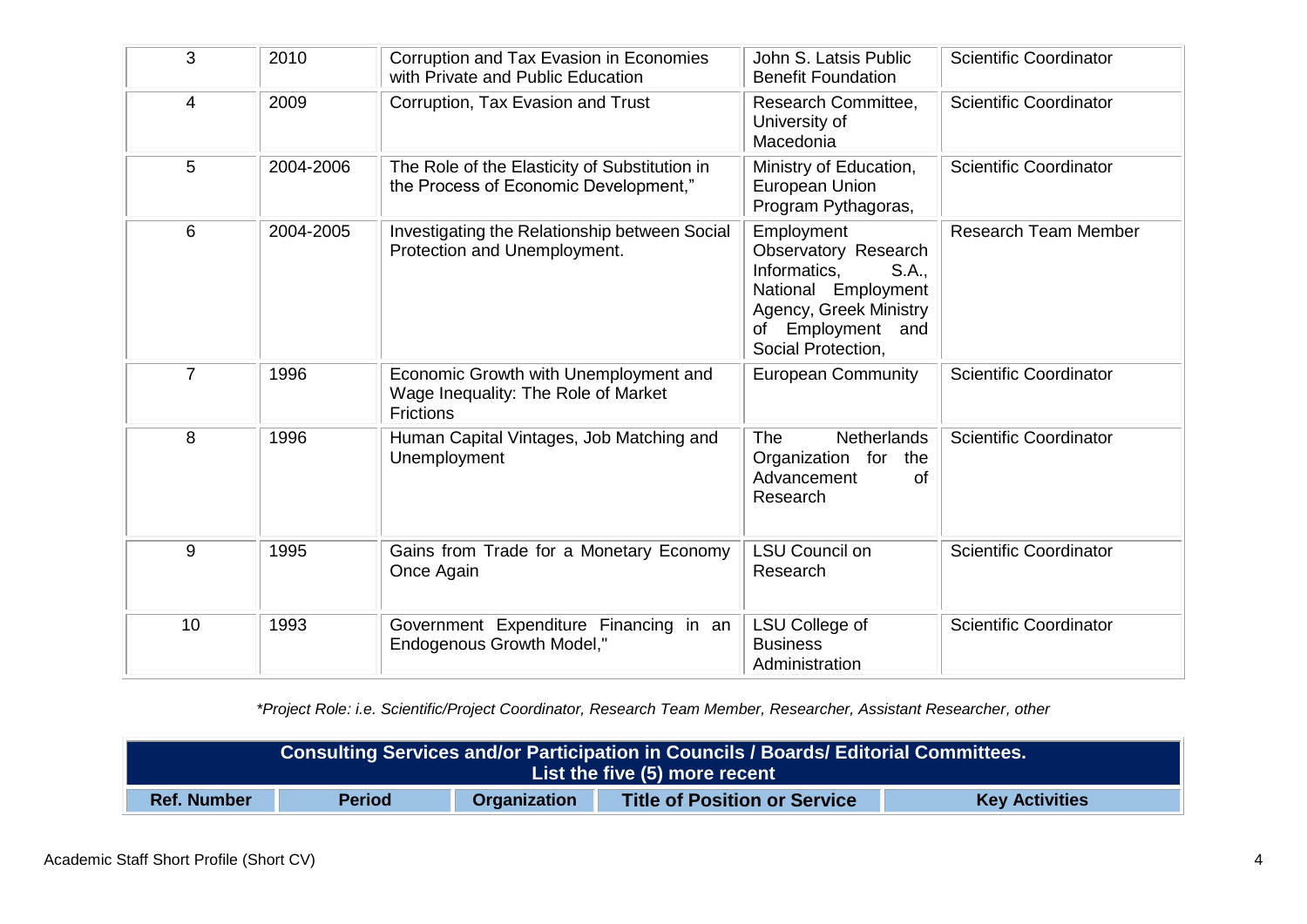|                | 2015      | <b>Hellenic</b><br>Industrial<br>Property<br>Organization                  | Member of the Board of Trustees                          | Participation in the management of<br>the Organization         |
|----------------|-----------|----------------------------------------------------------------------------|----------------------------------------------------------|----------------------------------------------------------------|
| $\overline{2}$ | 2015      | Center of<br>Planning and<br>Economic<br>Research                          | Member of the Administrative<br>Council                  | Participation in the management of<br>the Center               |
| 3              | 2012-2013 | <b>Bank of Greece</b>                                                      | Consultant                                               | Επιστημονική Έρευνα                                            |
| 4              | 2002-2003 | University of<br>Western<br>Macedonia                                      | Member of the Administrative<br>Committee                | Participation in the Administration of<br>the University       |
| 5              | 2002-2003 | Inter-University<br>Center for the<br>Recognition of<br>Foreign<br>Degrees | Surrogate Member of the<br><b>Administrative Council</b> | Served as a substitute in meetings<br>of the board of trustees |

|                       | Awards / International Recognition (where applicable). List the five (5) more recent and other five (5) selected.<br>(max total 10) |                                                               |                                                                   |  |  |  |
|-----------------------|-------------------------------------------------------------------------------------------------------------------------------------|---------------------------------------------------------------|-------------------------------------------------------------------|--|--|--|
| Ref.<br><b>Number</b> | <b>Date</b>                                                                                                                         | <b>Title</b>                                                  | <b>Awarded by:</b>                                                |  |  |  |
|                       | 1999                                                                                                                                | Research Excellence Award, E. J. OURSO                        | College of Business Administration, Louisiana State<br>University |  |  |  |
| $\mathcal{P}$         | 1995                                                                                                                                | Marie Curie Fellowship                                        | <b>European Community</b>                                         |  |  |  |
| 3                     | 1995                                                                                                                                | Teaching Excellence Award for Undergraduate<br>Instruction,   | Department of Economics, Louisiana State<br><b>University</b>     |  |  |  |
| 4                     | 1991                                                                                                                                | Hexner Award for Outstanding Work in<br><b>Macroeconomics</b> | <b>Penn State University</b>                                      |  |  |  |